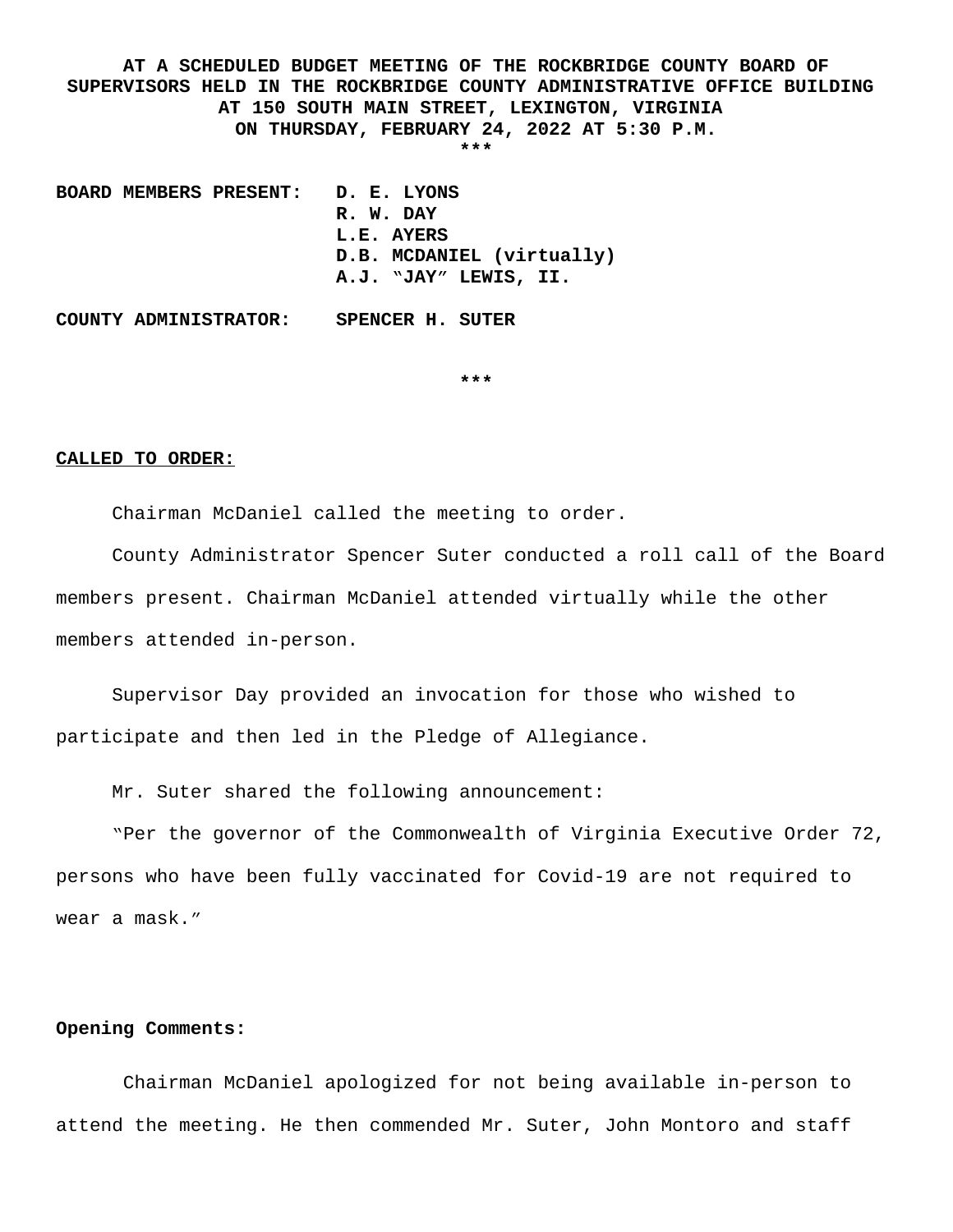for their enormous amount of work, time and effort in putting together the draft budget. He stated that the draft budget being presented was only a preliminary budget and subject to change as there are a number of unknowns being worked through.

Mr. Suter also thanked John Montoro with the VML/VACO Finance Division for stepping in to assist the County, sharing his experience and guidance along the way.

## **Presentation on the FY2023 Draft Budget:**

Mr. Suter advised that the Finance Committee had met several times to discuss the draft budget. He also shared that he had met with individual departments to review their budgets and some were able to be reduced. Mr. Suter noted that the Board was provided budget details for each department in their budget binders and he would do his best to keep those updated throughout the process. He asked that Board Members share any thoughts or suggestions a member of the Finance Committee.

Mr. Montoro then presented a draft budget spreadsheet that detailed current numbers. That document showed current total revenues at approximately \$50,778,354, equivalent to \$1.2 million more than last year. It also showed expenditures at approximately \$51,911,442, equivalent to \$2.3 million more than last year. He explained that this leaves a gap of approximately \$1.1 million. Mr. Montoro explained that the expenditure figures included an increase in the VRS retirement percentage and an estimated 10 percent increase in health insurance.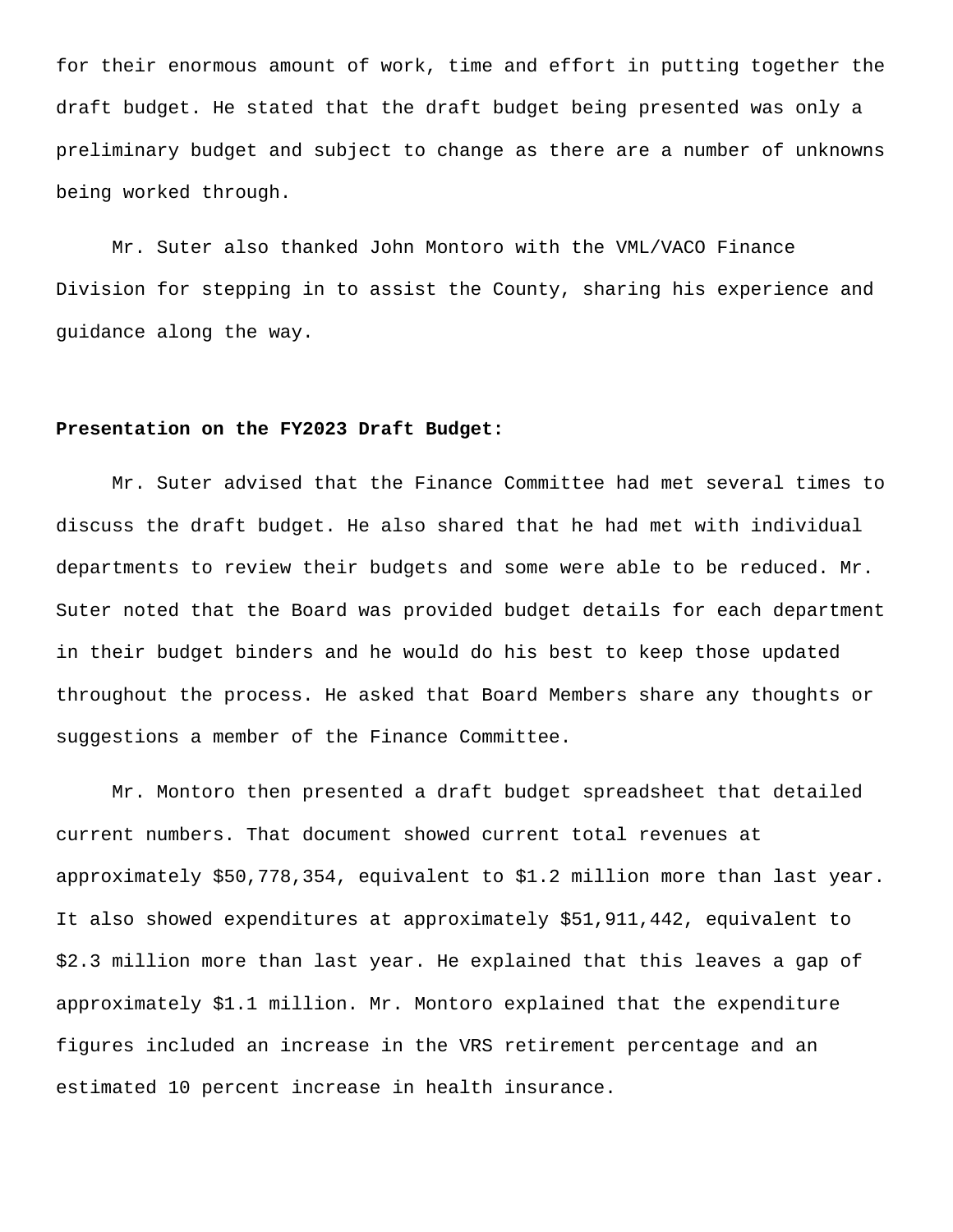Mr. Suter noted that the 10 percent added increase to health insurance was an estimate that was provided by the One Digital, the County's benefits consultant. He stated that the consultants did not anticipate that percentage increasing, but it could potentially be decreased.

Mr. Montoro then noted that the draft included an increase in the initial school division request of \$244,000.

Chairman McDaniel noted that he had discussed this increase with the Superintendent of the schools and these numbers could be changed depending on the decision made by the House, Senate, and Governor Youngkin. He added that the preliminary numbers were based on what former Governor Northam had provided. Chairman McDaniel advised that there is potential to not need the increase depending on health insurance percentages.

Mr. Montoro then noted that the preliminary numbers do not include potential increase to personal property revenues as vehicle values continue to increase by more than 40 percent.

Mr. Suter advised that he was working with the Commissioner of the Revenue to develop scenarios to run through with the Finance Committee as well as the Cigarette Tax.

Supervisor Lewis shared that there is no doubt vehicle values are appreciating. He added that this is the part in the budget cycle where it is hard to predict what will come forth from the General Assembly.

Mr. Suter noted that the current gap in the budget will be reduced once an estimated number is added for collection of the cigarette tax. He then added that one item not included in the current budget is salary